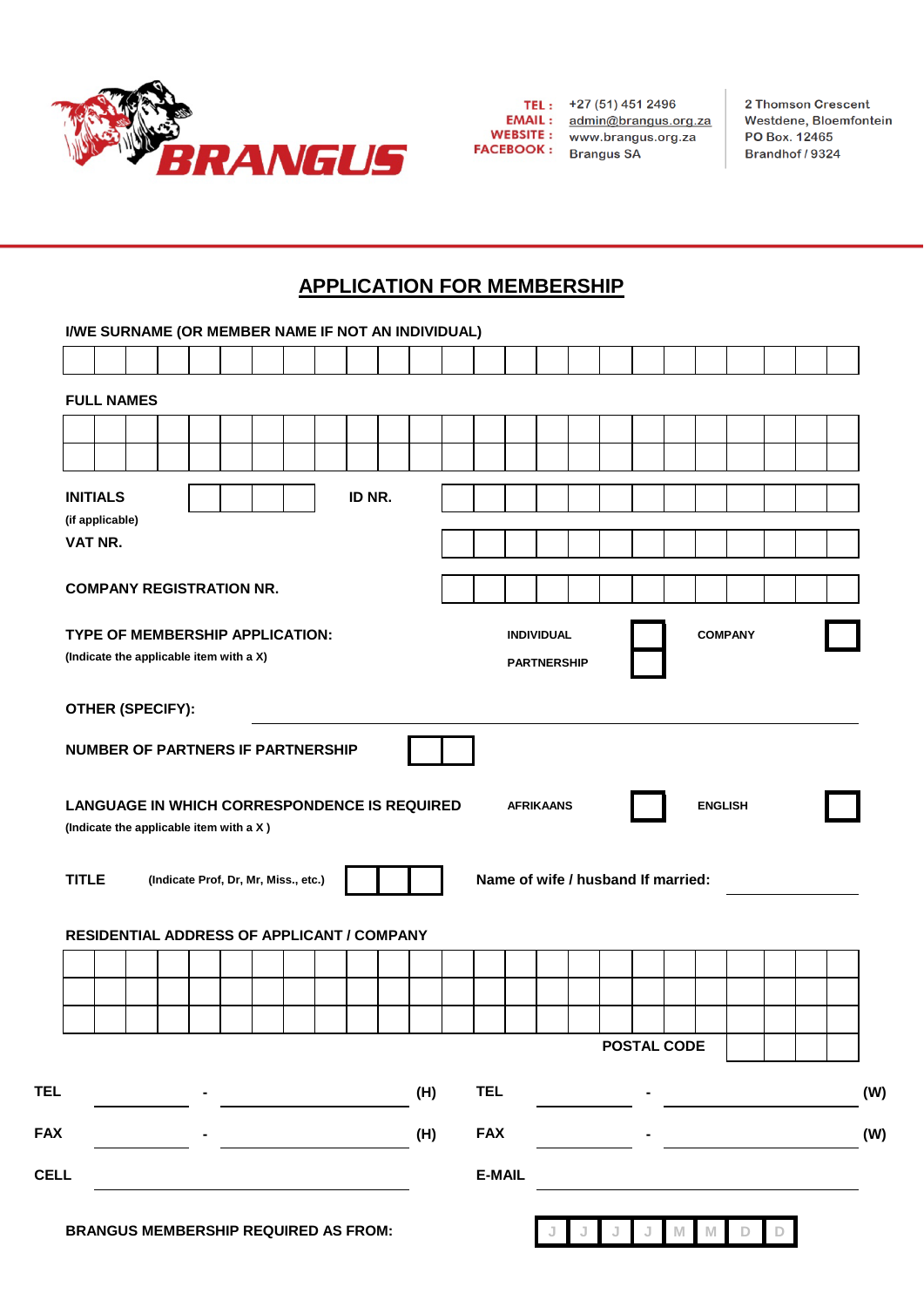# **IN CASE OF MINORS**

### **(Herewith duly supported by the parent / legal guardian of applicant)**

### **DETAILS OF PARENT / LEGAL GUARDIAN**

| <b>SURNAME:</b>  |                                                      |                                                           |  |                         |  |  |            |   |        |  |                                              |  |              |  |   |                    |                       |  |                        |  |  |
|------------------|------------------------------------------------------|-----------------------------------------------------------|--|-------------------------|--|--|------------|---|--------|--|----------------------------------------------|--|--------------|--|---|--------------------|-----------------------|--|------------------------|--|--|
|                  | <b>FULL NAMES:</b>                                   |                                                           |  |                         |  |  |            |   |        |  |                                              |  |              |  |   |                    |                       |  |                        |  |  |
|                  |                                                      |                                                           |  |                         |  |  |            |   |        |  |                                              |  |              |  |   |                    |                       |  |                        |  |  |
|                  |                                                      |                                                           |  |                         |  |  |            |   |        |  |                                              |  |              |  |   |                    |                       |  |                        |  |  |
| <b>INITIALS:</b> |                                                      |                                                           |  |                         |  |  |            |   | ID NR. |  |                                              |  |              |  |   |                    |                       |  |                        |  |  |
|                  |                                                      | <b>STREET / RESIDENTIAL ADDRESS</b>                       |  |                         |  |  |            |   |        |  |                                              |  |              |  |   |                    |                       |  |                        |  |  |
|                  |                                                      |                                                           |  |                         |  |  |            |   |        |  |                                              |  |              |  |   |                    |                       |  |                        |  |  |
|                  |                                                      |                                                           |  |                         |  |  |            |   |        |  |                                              |  |              |  |   |                    |                       |  |                        |  |  |
|                  |                                                      |                                                           |  |                         |  |  |            |   |        |  |                                              |  |              |  |   |                    |                       |  |                        |  |  |
|                  |                                                      |                                                           |  |                         |  |  |            |   |        |  |                                              |  |              |  |   | <b>POSTAL CODE</b> |                       |  |                        |  |  |
|                  |                                                      |                                                           |  |                         |  |  |            |   |        |  |                                              |  |              |  |   |                    |                       |  |                        |  |  |
|                  |                                                      |                                                           |  |                         |  |  |            |   |        |  | <b>GUARDIAN: SIGNATURE OF PARENT / LEGAL</b> |  |              |  |   |                    | <b>CONTACT NUMBER</b> |  |                        |  |  |
|                  |                                                      |                                                           |  |                         |  |  |            |   |        |  |                                              |  |              |  |   |                    |                       |  |                        |  |  |
|                  |                                                      |                                                           |  |                         |  |  |            |   |        |  |                                              |  |              |  |   |                    |                       |  |                        |  |  |
|                  |                                                      |                                                           |  |                         |  |  |            |   |        |  |                                              |  |              |  |   |                    |                       |  |                        |  |  |
|                  | <b>HERD PARTICULARS</b>                              |                                                           |  |                         |  |  |            |   |        |  |                                              |  |              |  |   |                    |                       |  |                        |  |  |
|                  | <b>FARM NAME:</b>                                    |                                                           |  |                         |  |  |            |   |        |  |                                              |  |              |  |   |                    |                       |  |                        |  |  |
|                  |                                                      |                                                           |  |                         |  |  |            |   |        |  |                                              |  |              |  |   |                    |                       |  |                        |  |  |
|                  |                                                      | TOWN OR CITY NEAREST TO YOUR FARM                         |  |                         |  |  |            |   |        |  |                                              |  |              |  |   |                    |                       |  |                        |  |  |
|                  |                                                      | POSTAL ADDRESS WHERE YOUR CORRESPONDENCE MUST BE SENT TO: |  |                         |  |  |            |   |        |  |                                              |  |              |  |   |                    |                       |  |                        |  |  |
|                  |                                                      |                                                           |  |                         |  |  |            |   |        |  |                                              |  |              |  |   |                    |                       |  |                        |  |  |
|                  |                                                      |                                                           |  |                         |  |  |            |   |        |  |                                              |  |              |  |   |                    |                       |  |                        |  |  |
|                  |                                                      |                                                           |  |                         |  |  |            |   |        |  |                                              |  |              |  |   |                    |                       |  |                        |  |  |
|                  |                                                      |                                                           |  |                         |  |  |            |   |        |  |                                              |  |              |  |   | <b>POSTAL CODE</b> |                       |  |                        |  |  |
|                  |                                                      |                                                           |  |                         |  |  |            |   |        |  |                                              |  |              |  |   |                    |                       |  |                        |  |  |
|                  |                                                      |                                                           |  |                         |  |  |            |   |        |  |                                              |  |              |  |   |                    |                       |  |                        |  |  |
|                  | <b>MY / OUR CHOICE OF HERD DESIGNATION MARKS IS:</b> |                                                           |  |                         |  |  |            |   |        |  |                                              |  |              |  |   |                    |                       |  |                        |  |  |
|                  | (Please supply six (6) combinations of preference)   |                                                           |  |                         |  |  |            |   |        |  |                                              |  |              |  |   |                    |                       |  |                        |  |  |
|                  | A                                                    |                                                           |  |                         |  |  |            | B |        |  |                                              |  |              |  | C |                    |                       |  |                        |  |  |
|                  | D                                                    |                                                           |  |                         |  |  |            | E |        |  |                                              |  |              |  | F |                    |                       |  |                        |  |  |
|                  |                                                      |                                                           |  |                         |  |  |            |   |        |  |                                              |  |              |  |   |                    |                       |  |                        |  |  |
|                  |                                                      |                                                           |  | <b>COLOUR OF CATTLE</b> |  |  | <b>RED</b> |   |        |  |                                              |  | <b>BLACK</b> |  |   |                    |                       |  | <b>RED &amp; BLACK</b> |  |  |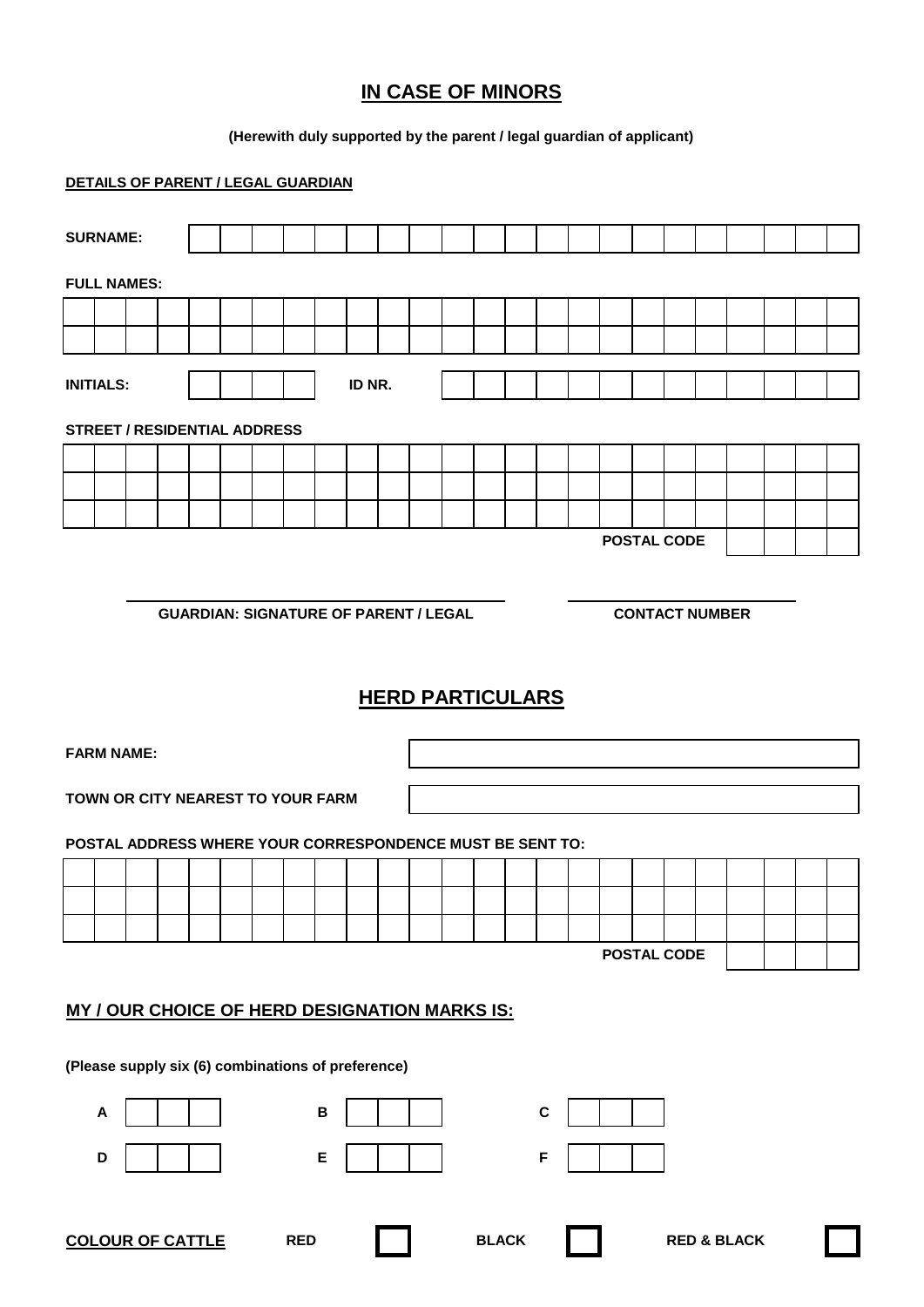### **PARTNERSHIPS, CLOSED CORPORATIONS & COMPANIES**

#### **IN THE CASE OF A COMPANY, CLOSED-CORPORATION, OR TRUST THIS DOCUMENTS MUST BE COMPLETED AND SIGNED IN RESPECT OF EACH OF THE DIRECTORS / MEMBERS / PARTNERS / OR TRUSTEES AND SHOULD ACCOMPANY THE APPLICATION FOR MEMBERSHIP**

| <b>REGISTRATION NUMBER OF COMPANY</b> |                                                                                                                                                                                     |                  |                        |  |  |  |  |  |  |  |  |  |  |  |  |                    |  |  |  |  |  |
|---------------------------------------|-------------------------------------------------------------------------------------------------------------------------------------------------------------------------------------|------------------|------------------------|--|--|--|--|--|--|--|--|--|--|--|--|--------------------|--|--|--|--|--|
| <b>SURNAME:</b>                       |                                                                                                                                                                                     |                  |                        |  |  |  |  |  |  |  |  |  |  |  |  |                    |  |  |  |  |  |
|                                       |                                                                                                                                                                                     |                  |                        |  |  |  |  |  |  |  |  |  |  |  |  |                    |  |  |  |  |  |
|                                       | <b>FULL NAME:</b>                                                                                                                                                                   |                  |                        |  |  |  |  |  |  |  |  |  |  |  |  |                    |  |  |  |  |  |
|                                       |                                                                                                                                                                                     |                  |                        |  |  |  |  |  |  |  |  |  |  |  |  |                    |  |  |  |  |  |
|                                       |                                                                                                                                                                                     |                  |                        |  |  |  |  |  |  |  |  |  |  |  |  |                    |  |  |  |  |  |
| <b>INITIALS:</b><br>ID NR.:           |                                                                                                                                                                                     |                  |                        |  |  |  |  |  |  |  |  |  |  |  |  |                    |  |  |  |  |  |
|                                       | <b>TITLE</b><br>(Indicate Prof, Dr, Mr, Miss, ens.)                                                                                                                                 |                  |                        |  |  |  |  |  |  |  |  |  |  |  |  |                    |  |  |  |  |  |
|                                       | <b>STREET / RESIDENTIAL ADDRESS</b>                                                                                                                                                 |                  |                        |  |  |  |  |  |  |  |  |  |  |  |  |                    |  |  |  |  |  |
|                                       |                                                                                                                                                                                     |                  |                        |  |  |  |  |  |  |  |  |  |  |  |  |                    |  |  |  |  |  |
|                                       |                                                                                                                                                                                     |                  |                        |  |  |  |  |  |  |  |  |  |  |  |  |                    |  |  |  |  |  |
|                                       |                                                                                                                                                                                     |                  |                        |  |  |  |  |  |  |  |  |  |  |  |  | <b>POSTAL CODE</b> |  |  |  |  |  |
|                                       |                                                                                                                                                                                     |                  | <b>CONTACT NUMBER:</b> |  |  |  |  |  |  |  |  |  |  |  |  |                    |  |  |  |  |  |
|                                       | APPLYING FOR MEMBERSHIP AS AND TRADING AS:                                                                                                                                          |                  |                        |  |  |  |  |  |  |  |  |  |  |  |  |                    |  |  |  |  |  |
|                                       | DO HEREBY AGREE AND ARE BOUNDED TO BE HELD JOINTLY AND SEPARATELY RESPONSIBLE FOR THE<br>PAYMENT OF ANY MONIES DUE AND PAYABLE TO THIS SOCIETY AS MAY BE PAYABLE FROM TIME TO TIME. |                  |                        |  |  |  |  |  |  |  |  |  |  |  |  |                    |  |  |  |  |  |
|                                       | <b>DAY OF</b><br><b>UNDERSIGNED AT</b><br><b>ON</b><br><b>SIGNATURE</b><br><b>WITNESS</b>                                                                                           |                  |                        |  |  |  |  |  |  |  |  |  |  |  |  |                    |  |  |  |  |  |
|                                       |                                                                                                                                                                                     | <b>SIGNATURE</b> |                        |  |  |  |  |  |  |  |  |  |  |  |  | <b>WITNESS</b>     |  |  |  |  |  |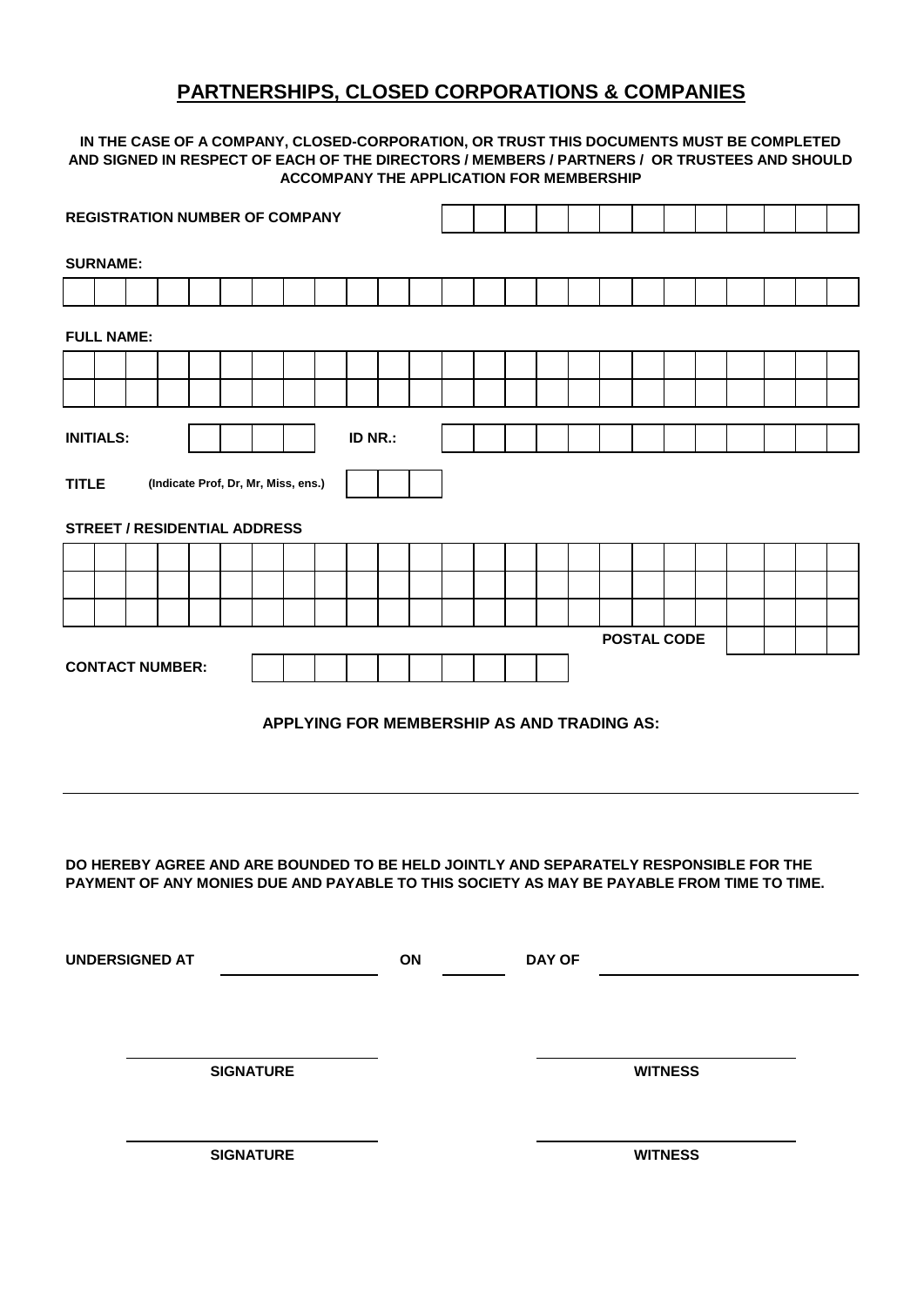### **MY / OUR CHOICE FOR A HERD NAME (PREFIX / SUFFIX) IS:**

#### **(PLEASE SUPPLY SIX (6) CHOICES IN ORDER OF PREFERENCE.) PLEASE NOTE THAT CITY AND TOWN NAMES ARE NOT ALLOWED**

| $\mathbf B$ |  |  |  |  |  |  |  |  |  |  |  |  |
|-------------|--|--|--|--|--|--|--|--|--|--|--|--|
|             |  |  |  |  |  |  |  |  |  |  |  |  |
|             |  |  |  |  |  |  |  |  |  |  |  |  |
|             |  |  |  |  |  |  |  |  |  |  |  |  |
|             |  |  |  |  |  |  |  |  |  |  |  |  |

**I / WE AGREE TO OBSERVE AND BE BOUND BY THE CONSTITUTION AND THE RULES, REGULATIONS AND BY LAWS OF THE SOCIETY.**

| <b>REGISTRATION FEE</b>                             | $\mathbf{R}$ |              | 4427.50 | <b>VAT INCL</b> |
|-----------------------------------------------------|--------------|--------------|---------|-----------------|
| <b>REGISTRATION FEE (UNDER THE AGE OF 18 YEARS)</b> | $\mathbf{R}$ |              | 747.50  | <b>VAT INCL</b> |
| <b>REGISTRATION FEE FOR ASSOCIATE MEMBERS</b>       |              | $\mathbf{R}$ | 747.50  | <b>VAT INCL</b> |

 **ABOVEMENTIONED. ATTACHED HEREWITH A PAYMENT NOTICE FOR THE AMOUNT OF R IN PAYMENT OF THE** 

#### **BANK DETAILS**

**FIRST NATIONAL BANK COLLEGE COURT ACC. NR: 62056712956 BRANCH CODE: 250-655**

**SIGNED AT ON DAY OF**

**SIGNATURE OF APPLICANT**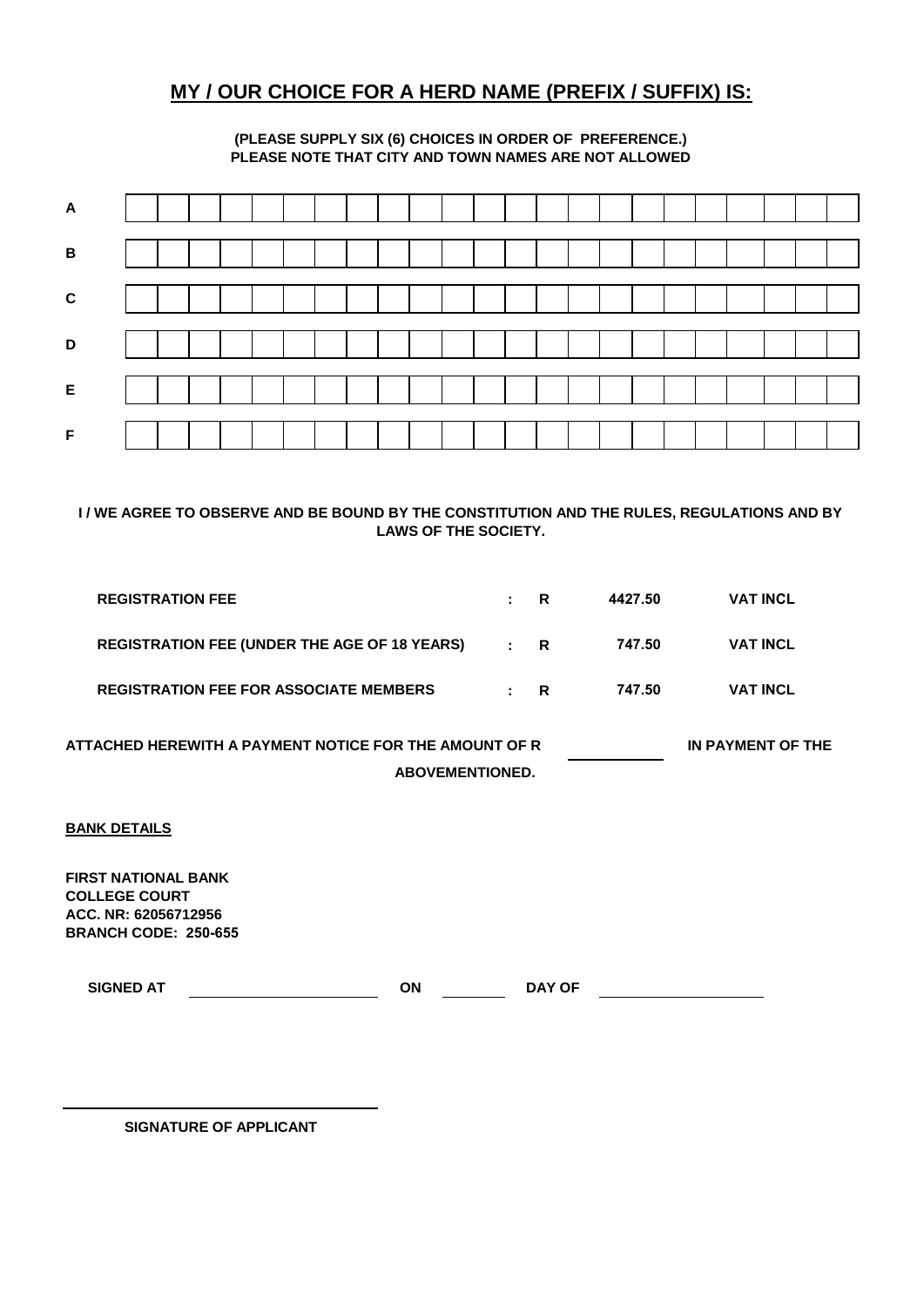# **ROUTE DESCRIPTION TO FARM**

| <b>MEMBER NAME</b>                                                         | $\cdot$ : |          |           |                                     |         |                                                                                             |
|----------------------------------------------------------------------------|-----------|----------|-----------|-------------------------------------|---------|---------------------------------------------------------------------------------------------|
| <b>FARM NAME</b>                                                           | ÷         |          |           |                                     |         |                                                                                             |
| <b>ADDRESS</b>                                                             | ÷         |          |           |                                     |         |                                                                                             |
|                                                                            |           |          |           |                                     |         |                                                                                             |
| TEL NR.                                                                    | ÷         |          |           | (farm)<br>(fax)                     |         | (work)                                                                                      |
| <b>CELL NR.</b>                                                            | ÷         |          |           |                                     |         |                                                                                             |
|                                                                            |           |          |           |                                     |         |                                                                                             |
| <b>MANAGER'S NAME</b>                                                      |           | ÷.       |           |                                     |         | (If any)                                                                                    |
| TEL NR. OF MANAGER                                                         |           | ÷        |           |                                     |         |                                                                                             |
| <b>MARK WITH A CROSS " X " NUMBER OF BREEDING COWS</b>                     |           |          |           |                                     |         |                                                                                             |
|                                                                            |           |          |           |                                     |         |                                                                                             |
| $\pmb{0}$                                                                  |           | $1 - 25$ | $26 - 50$ | 51 - 100                            | $101 +$ |                                                                                             |
| <b>DISTANCE FROM THE NEAREST TOWN :</b>                                    |           |          |           |                                     |         |                                                                                             |
| <b>BRANGUS BREEDER NEAREST TO YOU:</b>                                     |           |          |           |                                     |         |                                                                                             |
|                                                                            |           |          |           |                                     |         |                                                                                             |
|                                                                            |           |          |           | KILOMETRES AND A ROUTE DESCRIPTION. |         | KINDLY COMPLETE A DETAILED SKETCH OF THE DIRECTIONS TO YOUR FARM INDICATING THE DISTANCE IN |
| ROUTE DESCRIPTION FROM NEAREST TOWN TO THE FARM WHERE THE CATTLE ARE KEPT: |           |          |           |                                     |         |                                                                                             |
|                                                                            |           |          |           |                                     |         |                                                                                             |
|                                                                            |           |          |           |                                     |         |                                                                                             |
|                                                                            |           |          |           |                                     |         |                                                                                             |
|                                                                            |           |          |           |                                     |         |                                                                                             |
|                                                                            |           |          |           |                                     |         |                                                                                             |

**GPS COORDINATES**